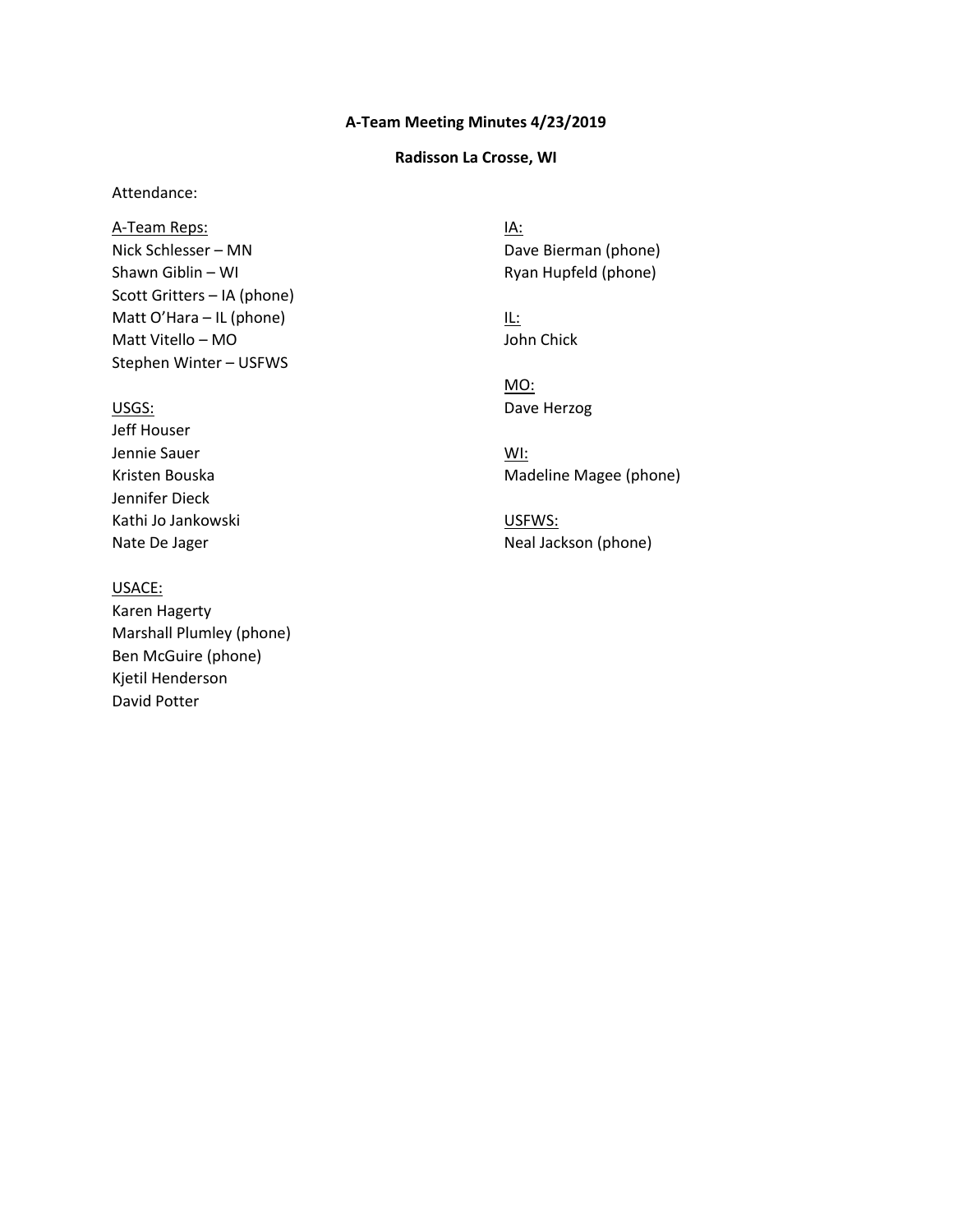Request to attach A-Team rankings to minutes – Karen

Move to approve (Nick) second (Steve Winter)

Unanimous approval

### Next meeting will be a webinar

Date will be in Late July-August

Nick will set up an online poll to determine dates

## Marshal Plumley

- Lots of activity
- Series of webinars that will be posted to website with audio
- HREP workshop in Dubuque May 8-9
- FY19 Plan of Work
	- o Fully funded
- Looking forward
	- o President's Budget recommended full funding for FY20
	- construction money o Only 2 Corps environmental programs (Everglades and Upper Miss) to receive
	- o All FY19 SOW in place and funded
	- o Additional monitoring on IL waterway during Nav closure
		- 6 locks closed early July-Oct 2020
		- **Significant reduction in Nav traffic**
- IWW 2020 consolidated closure monitoring
	- o Leverages existing staff and resources for field work
	- o Assess response to reduced navigation from: WQ, veg, fish
		- 4 proposals
- Updates on HREPs
- Next generation of projects
	- o June-Dec 2019 River teams
	- o Collaborative project development with partners and sponsors
	- o HNA II indicators used in development of projects
- HREP Workshops
	- o Provided same information as earlier slides
- Questions
	- o Jennifer Deke Should landcover for IL River be moved up for processing to facilitate lock closure studies?
		- **Ask Deanne Drake**
	- o Steve Winter Is there a time frame for veg survey associated with lock closures?
		- Ask Deanne Drake
	- $\circ$  Shawn Giblin Which model is updated with \$100k in budget for model certification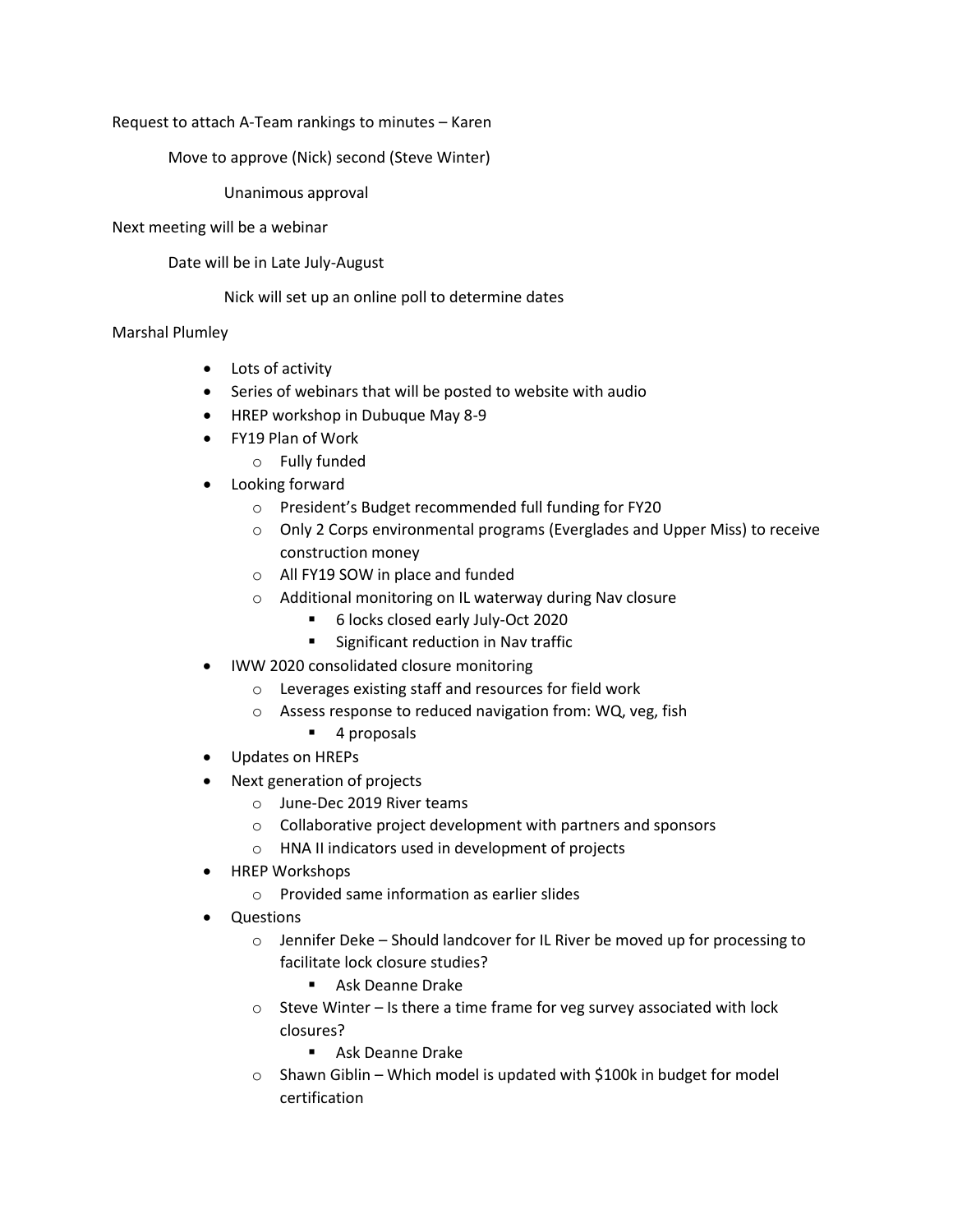- AHAG and community models currently being updated
- HREP workshop **IF** Interested in what gaps and needs for modeling are identified during

LTRM Update – Jeff Houser

- Kristen Bouska –Paper "Applying concepts of general resilience to large river ecosystems" is out
- Molly Sobotka and John West, 2018, Study of Off- Channel Waterbodies in the Middle Mississippi River available
- All 2018 LTRM data is available now
	- $\circ$  WQ data New field has been added for calibrated chlorophyll
- MRRC
	- o LTRM staff and studies have multiple presentations
- USGS director at UMESC April 18<sup>th</sup>

Kristen Bouska – Resilience framework review

- Purpose
	- o Outline the research that advances the understanding of resilience
	- o Builds upon, but not within the breadth of ongoing resilience efforts
- Objectives
	- o Investigate hypothesized drivers and feedbacks
		- o Quantitative evaluation of general resilience indicators
			- What are the primary drivers of water clarity in lentic areas?
			- What is the influence of water clarity and level on aquatic vegetation distribution?
			- Are there feedbacks in the fish community that maintain a clear state?
			- How does the aquatic vegetation community impact resilience to common stressors or disturbances?

### Questions

 Karen – Concerned that there is not enough focus on fixing turbid states Karen – Does size of the vegetation overcome herbivory to establish a clear state?

Steve Winter – Pool 13 HREP would be a good opportunity to use LTRM data to learn more about resilience of systems.

 Jeff Houser – P13 may be on cusp of switch between states John Chick – Vegetated state is specifically SAV

No success for SAV in lower pools after many tries

- o Diverse native community vs Common Carp (Asian carp, Grass Carp)
	- Is there evidence of regime shift based on changes of biomass of functional groups?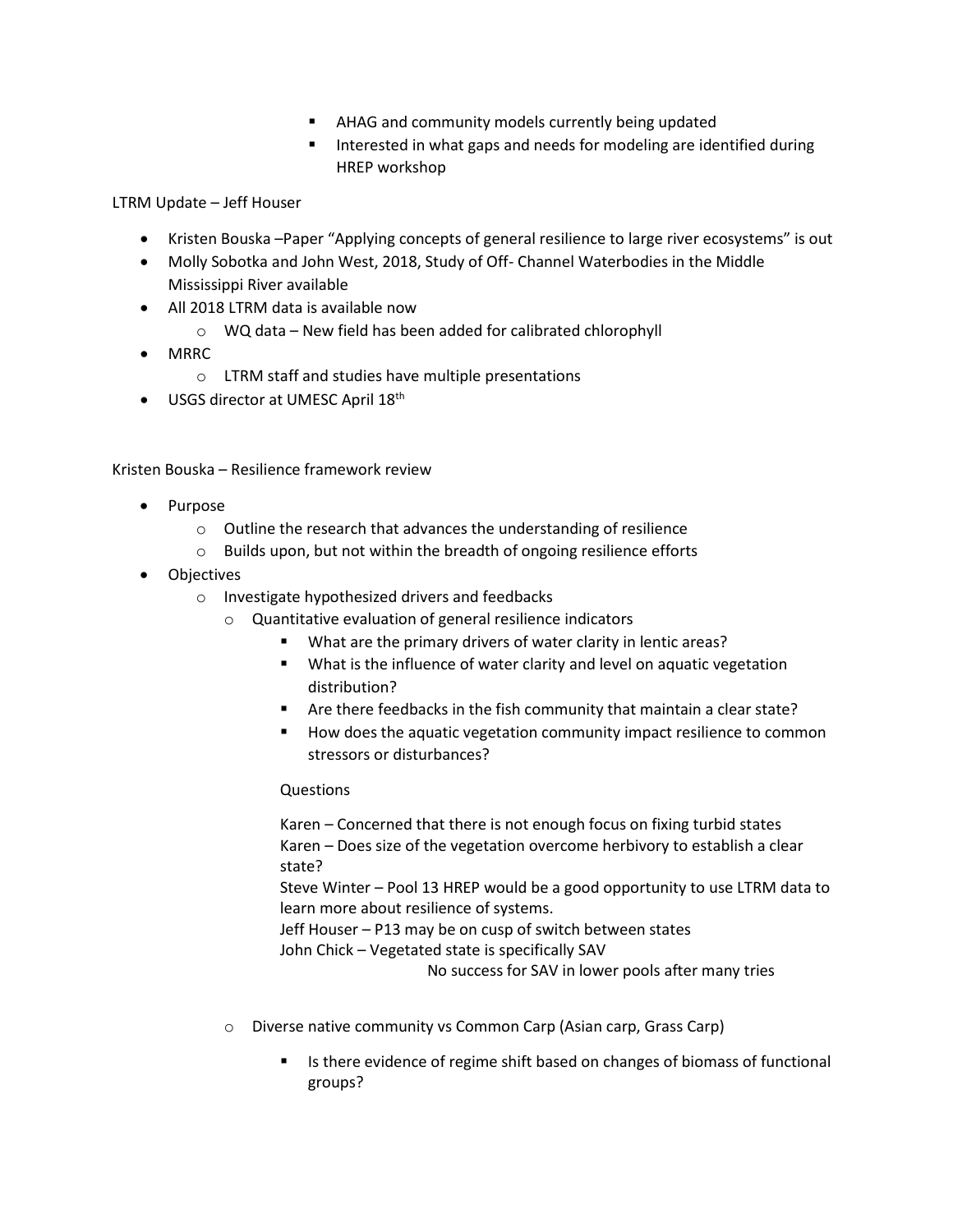- Is there evidence that dominance of Silver and Bighead carp is associated with increased biomass of benthic invertebrates?
- Does the dominance of Asian carp affect recruitment of native fishes through competition for zooplankton?
- Do retrospective body mass patterns in the fish community predict the invasiveness of silver and bighead carp?
- **How does habitat connectivity and heterogeneity influence the resilience of** a diverse fish community to fluctuating environmental conditions?
- o Diverse dynamic floodplain vegetation vs Invasive wet meadow monoculture
	- How does age structure and composition vary across UMRS?
	- **How do autogenic and allogenic processes influence successional dynamics** particularly understory regeneration?
		- How might altered hydro regimes, insects, climate?
	- **Where have transitions already occurred?**
	- Questions/Comments

DeJager – Native wet meadow only lasted 1 year after suppression of reed canary grass

Steve Winter – focus efforts on preserving remnant native wet meadow vs restoring areas already overtaken by reed canary grass

- o Other regime shifts
	- **Application of other alternative regimes**
- o Objective 2
	- Quantitative evaluation of general resilience indicators.
	- Has functional diversity and redundancy of fish communities changed over time or in response to disturbance?
		- Do resilience metrics predict abrupt community shifts?
	- **What are the ecohydrological processes and feedbacks that drive form and** function of the UMRS floodplain river ecosystem?
	- How does water surface elevations influence depth distribution and habitat availability?
	- What does the diversity and redundancy of aquatic veg community suggest about general resilience?
		- Jen commented that we can map down to species level.
		- What is the general resilience of the UMRS as a socio-ecological system?
			- How does it vary by reach?
			- Difficult because stakeholders and values vary longitudinally by reach.
			- MRCTI interested in disaster resilience. May have a revolving fund. Matt Vitello

### Questions

Request for written feedback by 5/31/2019 to Kristen.

If more than 2 people from an agency please compile before submitting

### Framework discussion

Frameworks go through:

- **•** Presentation
- Comment
- Next A-Team meeting we will be addressing comments on Resilience Framework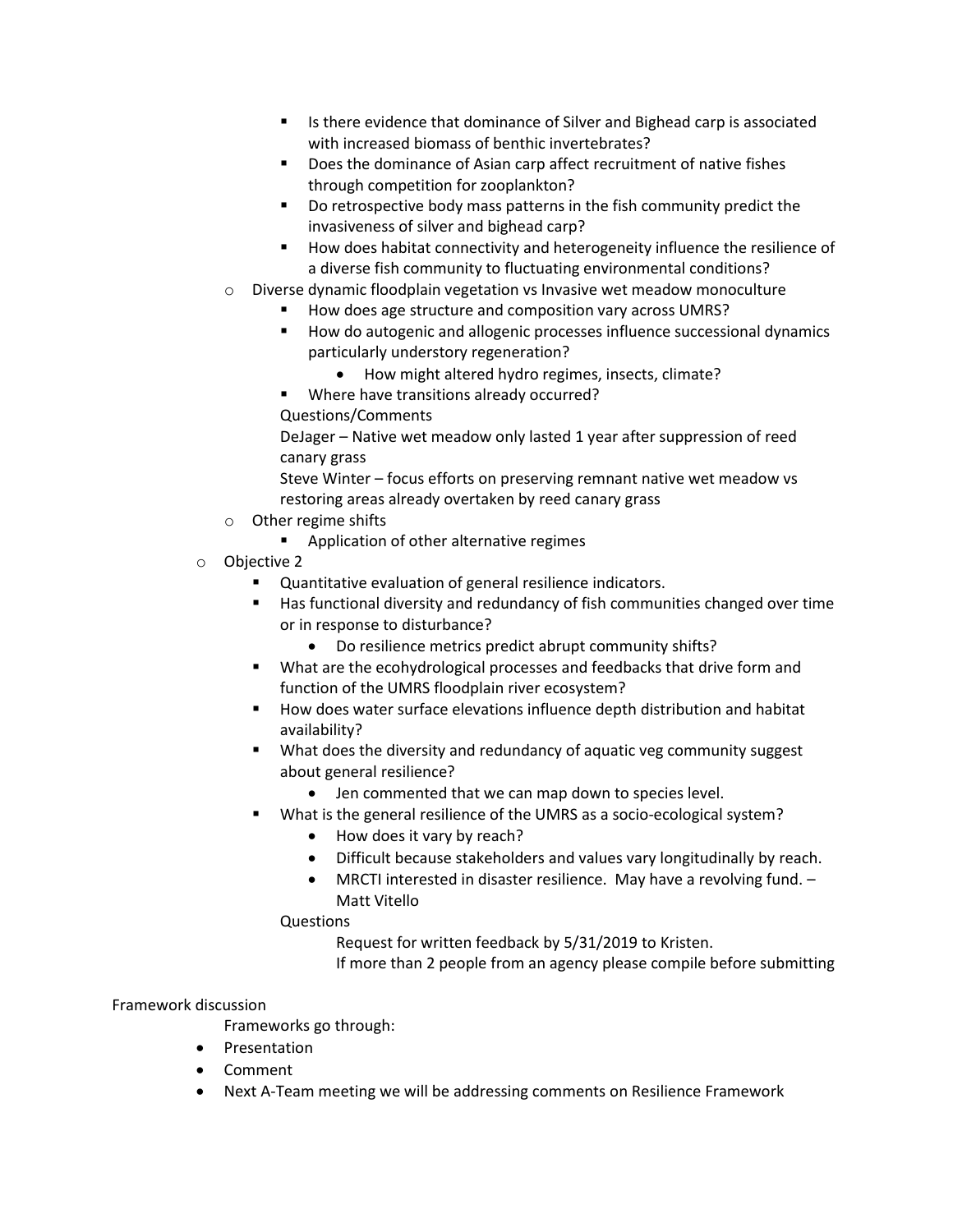Frameworks:

Native Mussels, Landscape Pattern, Aquatic Vegetation, Overwintering, General Fish, Resilience

 Potter – Historically, what has been the process for submitting a framework and does this still apply today?

Jeff Houser – Suggest during science meeting planning

 John Chick – No history of things like framework development -LTRM suggested 4 areas: Mussels, Veg, Forest, and Connectivity

 Jeff Houser - Next A-Team meeting, discuss preference for meetings/workshops over planning Jeff Hauser – (Will develop a short paragraph history of frameworks) documents going forward.

Ickes – Overwintering framework was the result of a request from the A-Team.

Discussion of review and ranking procedures

- How to improve?
	- o Main Concerns
		- A-Team recommendation top ranked proposal fell out
		- **PIS still present when discussing rank**
	- o A-Team, USGS and Corps are the 3 ranking entities
	- $\circ$  The proposal (LiDAR) ultimately based on an average of the 3.
	- o Houser LiDAR is a large and complex dataset that needs a plan
	- practically applicable data that could be produced.  $\circ$  Schlesser – The states understand that the dataset is complex, but were interested in the plan to update/manage the data and thought that it was some of the most
	- $\circ$  Shawn Giblin Webinar 2 weeks prior to rating meeting for PI presentations
	- o DeJager one process to compare apples and oranges
		- Staffing, data collection, science
		- Questions focused on how to do something better are different than basic science proposal
	- o Karen important to talk over how it went
	- $\circ$  Neal Jackson how do we deal with this if it happens again
	- $\circ$  Scott Gritters A-Team supposed to offer advice, Corps and USGS need to take advice first before ranking
	- o Houser Agree that an earlier presentation is appropriate
	- **Nick will work to set up plan for next time** o Matt O'Hara – Didn't like the pre ranking before hearing from PIs

Status and Trends – Stories we tell

Rob Burdis presentation

- Pepin ice out earlier trend
- Change in flow for April is consistent if you remove 1965
- Paddlefish seem to be keying on zooplankton in Pepin in June

Shawn Giblin

Light penetration at LD 8 & 9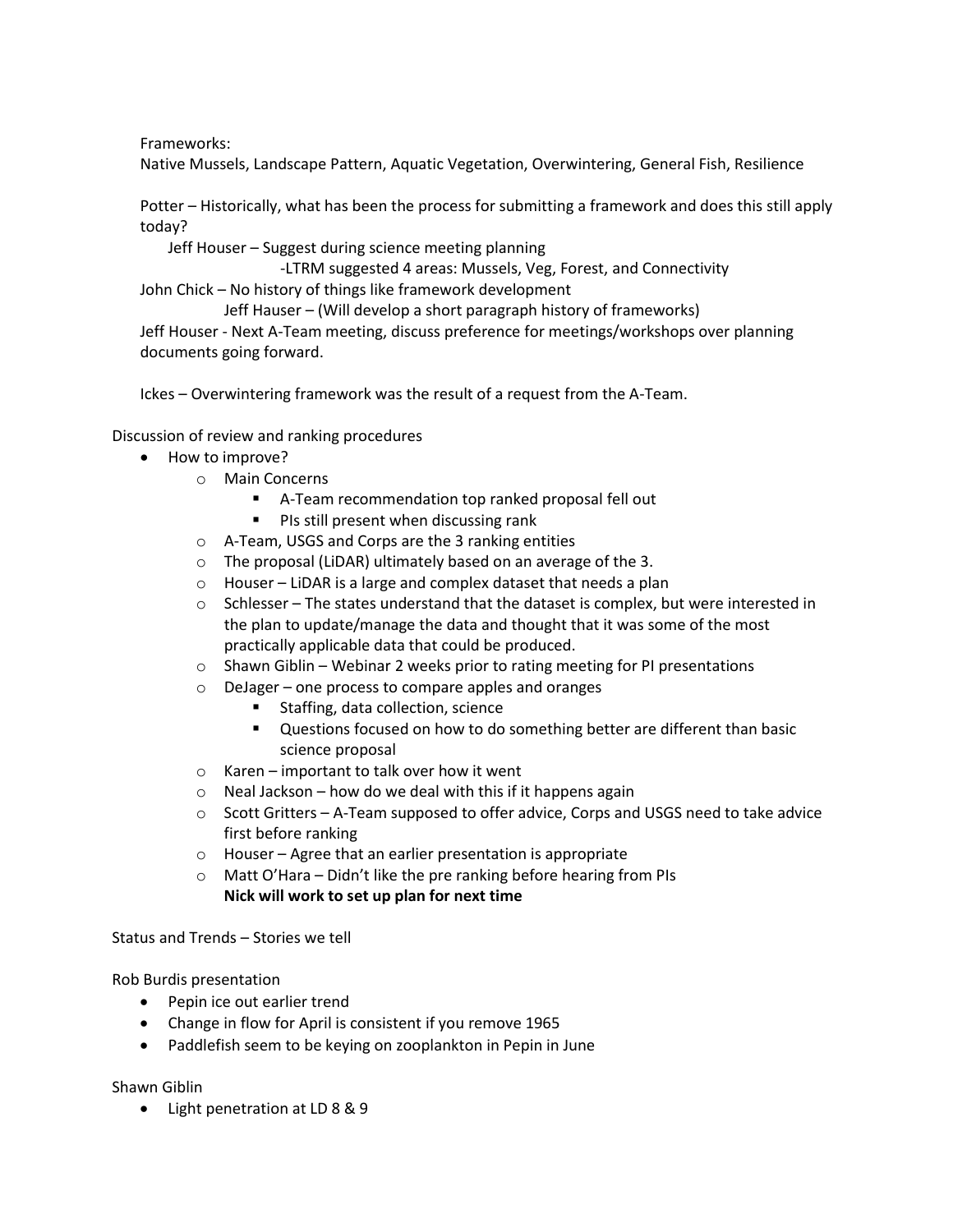- Environmental movement stalled and needs a push from us
- Big impounded areas important in keeping system in non-turbid state
- LD9-LD11 is zone of opportunity for work
- Increase in predators important
- Doubling of annual discharge at Winona
	- o Habitat loss and destruction, filling, island dissection, etc.
- DeJager What kind of projects?
	- $\circ$  Shawn bedload deflector at upstream end in a complex of backwaters
- Jeff Concept of HREPs need to check multiple boxes
- Steve Winter Service needs to take ownership of the projects so we need to protect wild celery production

Herzog

- What is the value of SAV?
- Need to keep what backwater we have in the lower portions of the river
- Try to link restoration in the Mississippi and Missouri Rivers
- How can the lower river get more habitat without more rock?

Jeff Houser

- Asian Carp info can be synthesized into a story for status and trends
- o Use a section of IL river as an example
- Kjeitel LD19 a biologically significant barrier?
- Report could get very big very fast
	- o Want to keep stories concise to prevent bloat in the report
- Karen 30 years of data record allows for the next level of analysis and should be highlighted
- Rogala and DeJager work could be uses to project to the future, but that is limited

Shawn

- Nutrient story is important
- Kathy Jo nutrients could be combined with the tributary story

Jeff Houser

- Rogala and DeJager work could be uses to project to the future, but that is limited
- Jeff will bring strawman for comment at next A-Team meeting

Discussion about A-Team role in HREP Process

Karen

- Planning and sequencing
- HREPs traditionally come out of the river teams. We are working toward a more collaborative process
- Traditionally solicit for new HREPs every 10 years
- Karen Currently codified in the Advisory Groups Charter
- Shawn I would like to see the A-Team take a more active role in shaping the next round of HREPs. We've done the most extensive reviews of pertinent areas that should be considered: Connectivity, water velocity, water depth, water clarity. The more I see, the more I believe the A-Team should take a more prominent role in the next round of project planning.

Jeff Houser

- A-Team could rank OR ask if there is anything we could do to get better information
- Should the A-Team be involved in design rather than selection?
- Is there a need/desire to have joint meetings (A-Team and River Teams) for certain topics